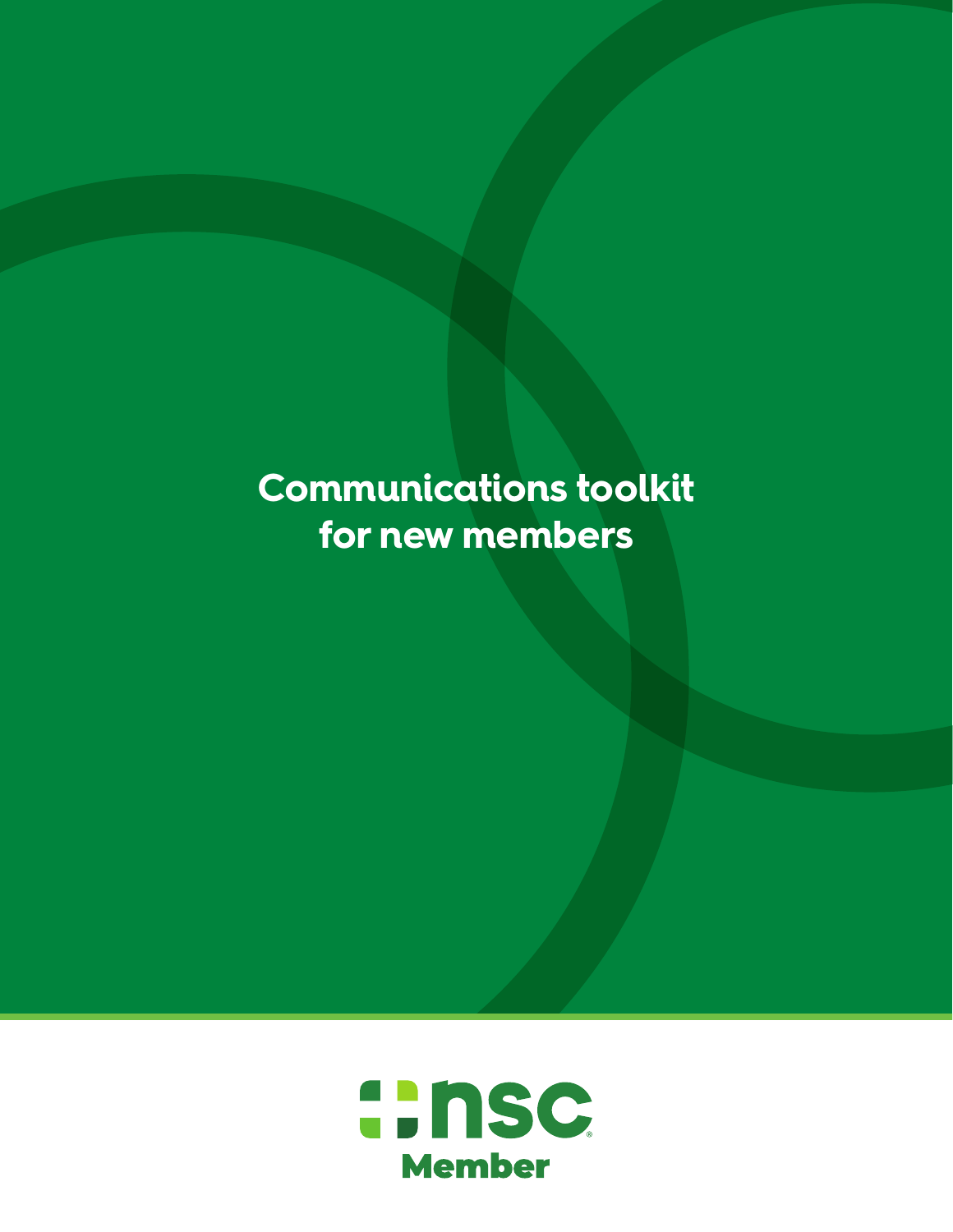# Welcome!

Thank you for becoming a member of the National Safety Council and for your ongoing commitment to safety. You're now part of a century-long mission to enable people to live their fullest lives, free from preventable death and injury.

If membership is your first connection with NSC, we hope you'll consider getting involved with us in other ways as well. As a member, you will be able to address emerging workplace threats, create solutions for the safety challenges ahead and spread a culture of safety throughout your entire workforce. You will find additional opportunities to engage with us within this toolkit.

This document includes everything you need to share your recent NSC membership with your stakeholders, employees and community, including a sample press release, blog and social media posts and the official guidelines for use of the included National Safety Council member logo.

Together, we can make people safer from the workplace to anyplace. **NSC is here for you. Today. Tomorrow. Always.** 

Lourn Mate

Lorraine M. Martin President and Chief Executive Officer National Safety Council

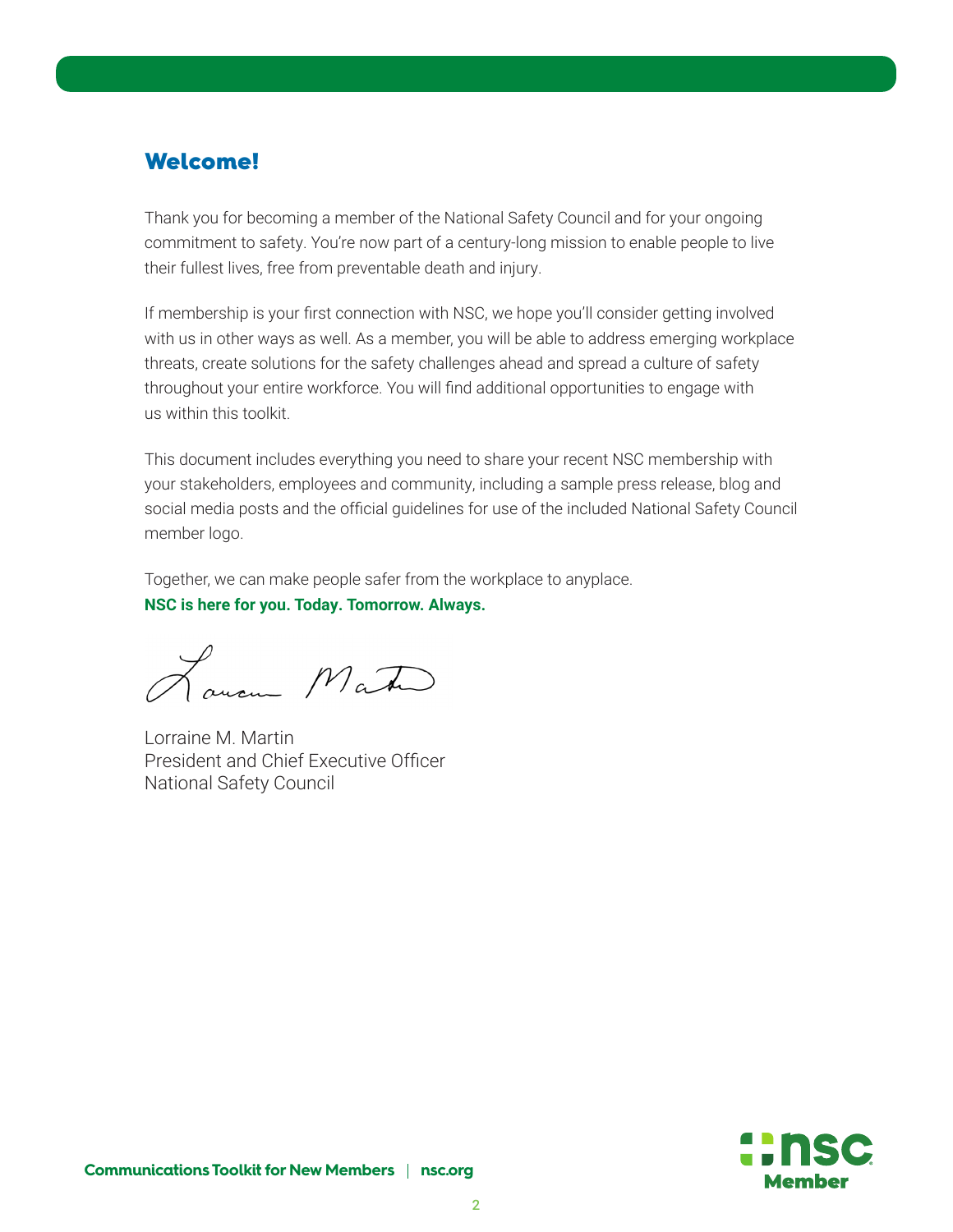# About the National Safety Council

The National Safety Council is America's leading nonprofit safety advocate – and has been for over 100 years. As a mission-based organization, we focus on eliminating the leading causes of preventable death so people can live their fullest lives. We focus our efforts where we can make the greatest impact: workplace, roadway and impairment.

NSC starts at work – where people put everyday strategies in place to solve problems. We give companies resources workers can actually use around risks they are actually facing, or will be. We create a culture of safety to not only make people safer at work but also because it has the potential to make people safer beyond the workplace. Research shows safer workplaces save money and increase productivity, but more importantly, they create a mindset that values safety.

NSC has a long history of convening with its unparalleled network of safety leaders to make people's lives safer on and off the job. We tap the expertise, talent and passion of our network to develop research and ready-to-use toolkits to help companies tackle important issues affecting their workers. Every one of our employees, member organizations and strategic partners have one thing in common: a commitment to enable people to live their fullest lives.

NSC uses research and data to drive better, smarter, more personal safety programs. From perception surveys and assessments to tracking the trends, we use our insight to create real, usable, experiential education, training and tools to mitigate risk. We also engage government across national and local levels to advocate for awareness and drive polices that create a culture of safety.

In addition to offering best-in-class workplace safety training, both in-person and online, we spearhead Work to Zero to leverage technology to make workplace deaths a thing of the past. Thousands of companies – Fortune 100 corporations, small businesses, nonprofits and community service agencies – rely on NSC to educate their employees to keep themselves and others safe, from the workplace to anyplace. We train 500,000 First Aid responders every year. Plus, members find a wealth of resources from NSC to help them solve their unique safety challenges – from perception surveys to assessments and the personal support of our staff.

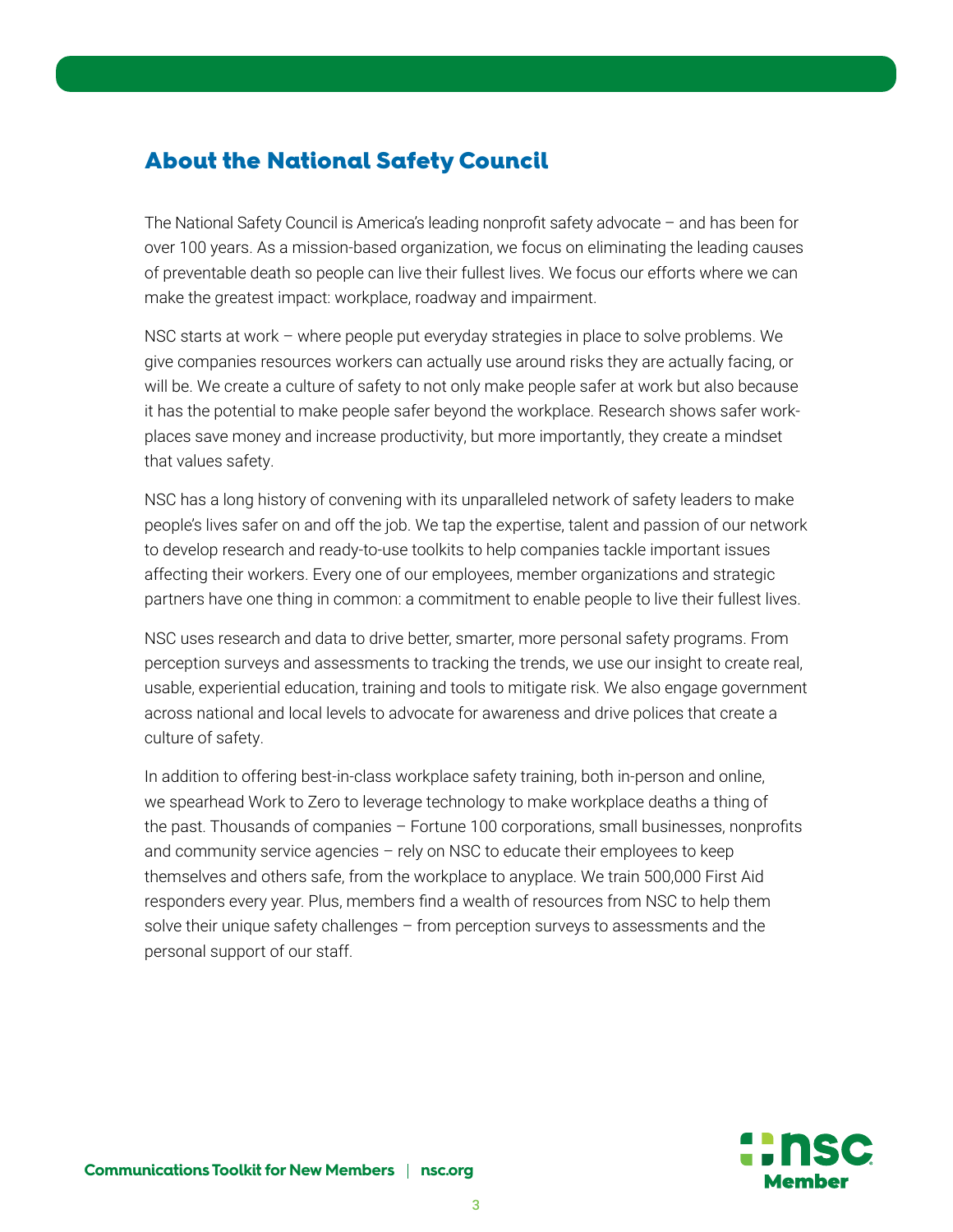From a roadway standpoint, we lead the Road to Zero Coalition to eliminate traffic fatalities by 2050 as well as a number of initiatives to make the roads safer for you and your loved ones. Our Check to Protect coalition has led to the resolution of countless safety recalls on vehicles nationwide, reducing risks to drivers. For more than 20 years, NSC has managed the National Child Passenger Safety Board, helping certify more than 165,000 technicians to ensure children are secured safely on every ride.

NSC also offers best-in-class driver training, both in-person and online, training more than 75 million drivers in all 50 states and around the world.

And NSC sponsors Distracted Driving Awareness Month each year to educate drivers about the importance of attentive driving. In 2009, NSC became the first organization to call for a complete ban on all cell phone use for all drivers. Since then, and thanks to our advocacy efforts, 48 states plus the District of Columbia have enacted texting bans for all drivers, and 21 states plus the District of Columbia have passed legislation making it illegal to use a handheld cell phone for all drivers.

We ensure people are ready to work and drive safely by identifying and mitigating the leading causes of impairment. We define impairment as the inability to function normally or safely as a result of a number of factors – from chemical substances, like alcohol, opioids, cannabis, to physical factors, like fatigue as well as social factors and mental health wellbeing.

As a 501c3 nonprofit, chartered by Congress, with local Chapters, global networks and more than 50,000 members, NSC relies on philanthropic funds to advance our mission to keep people safe from the workplace to anyplace.

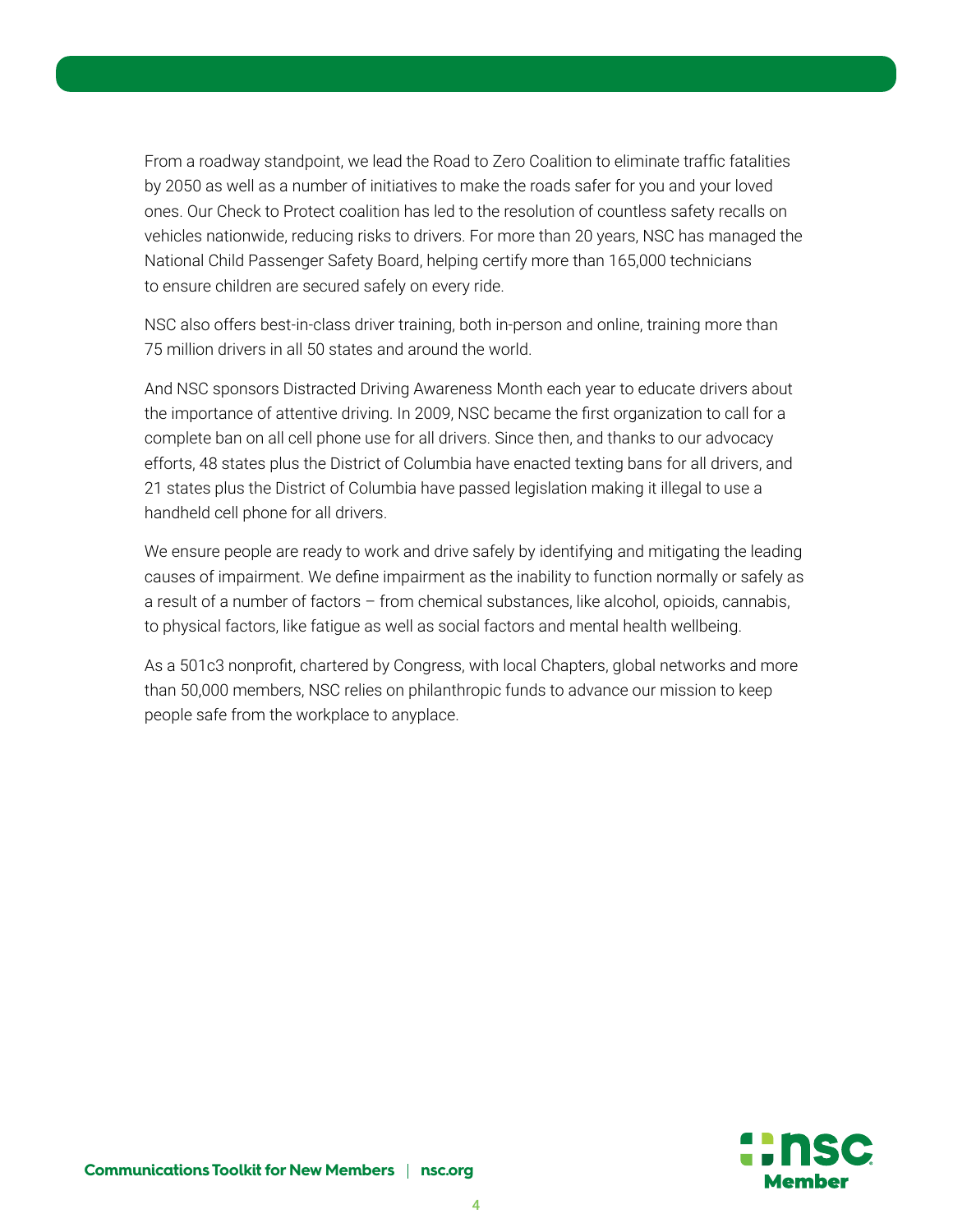# **Contents**

| <b>Promote your National Safety Council membership</b> |  | 6        |
|--------------------------------------------------------|--|----------|
| Write a blog post                                      |  |          |
| Distribute a press release                             |  | <u>8</u> |
| <b>Share on social media</b>                           |  | 10       |
| NSC member logo usage policy                           |  | 11       |
| <b>NSC quote</b>                                       |  | 13       |
| <b>Helpful contacts</b>                                |  | 13       |
|                                                        |  |          |

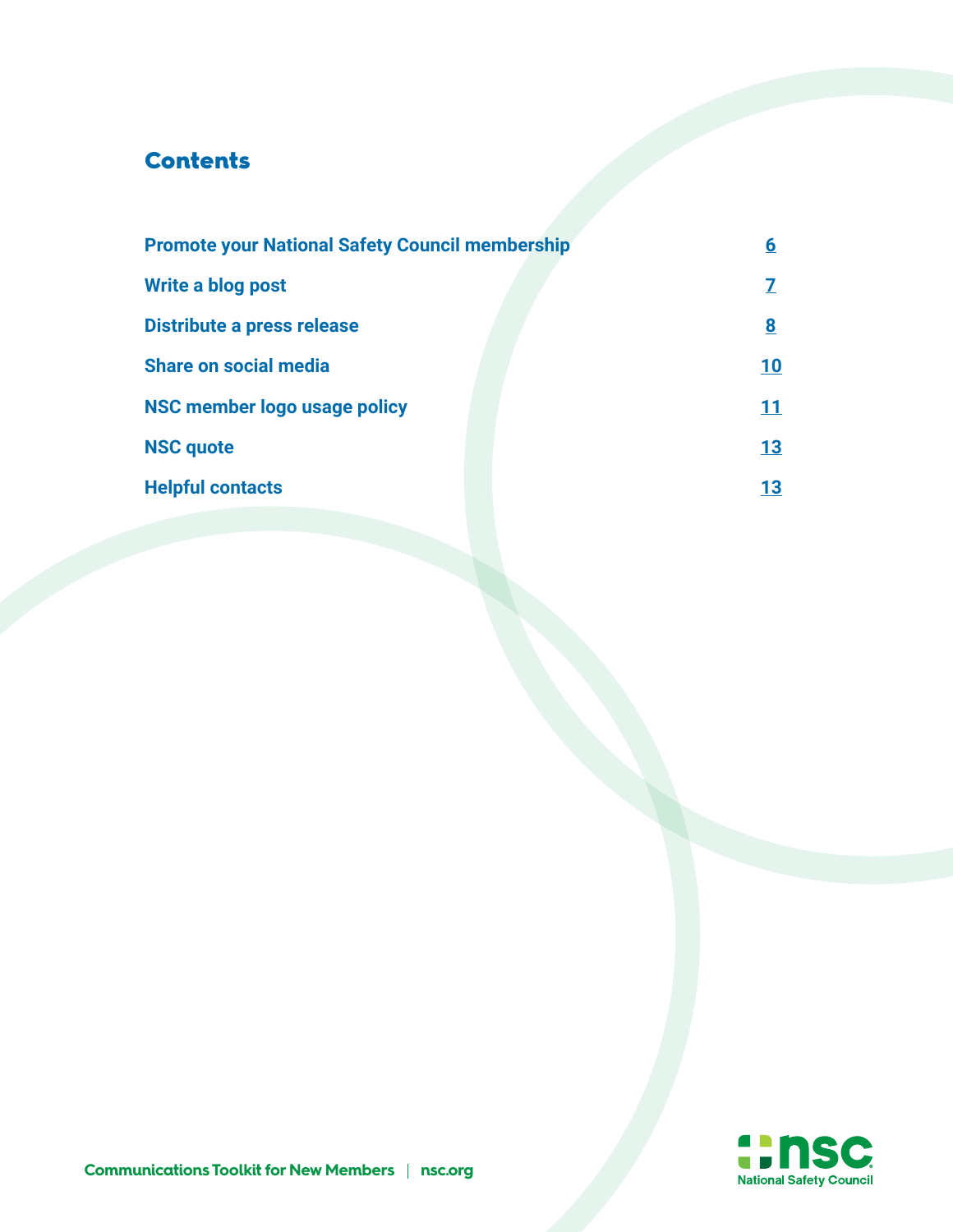# <span id="page-5-0"></span>Promote your National Safety Council membership

Every three minutes, someone in the United States dies from something preventable, like a car crash, poisoning or fall. For over 100 years, the National Safety Council has been the nation's leading nonprofit safety advocate, helping make workplaces nearly 10 times safer.

Our mission is to eliminate the leading causes of preventable death and injury, focusing our efforts on the workplace, roadway and impairment. Every one of our members, whether they're leading a global organization or a small- to mid-size organization, has one thing in common: a commitment to making their people's lives safer on and off the job.

This toolkit will help you tell your story, share news of your NSC membership and commitment to creating a culture of safety, and post online about the work you or your organization are doing to increase safety. With these resources, you can:

- **Post a blog:** This toolkit includes a guide to help you write a blog post about your membership, which you can share on your website and over social media
- **Distribute a press release**: Included in this toolkit is a sample press release you can use to increase the coverage of your membership and share the news with your local or national press
- **Share social media posts:** This kit also includes stock Facebook, LinkedIn, Instagram and Twitter posts to help you easily share news of your membership on social media

• **Use the NSC member logo on social media or on your website:**

The NSC member logo can be paired with the news of your membership to show your connection to NSC and increase awareness of your achievement – be sure to follow the included guidelines when using the logo

• Use a quote from NSC: This toolkit also includes an approved quote from **Ingrid Schoen**, senior director of membership at the National Safety Council, which can be used to promote your membership within blog posts and press releases

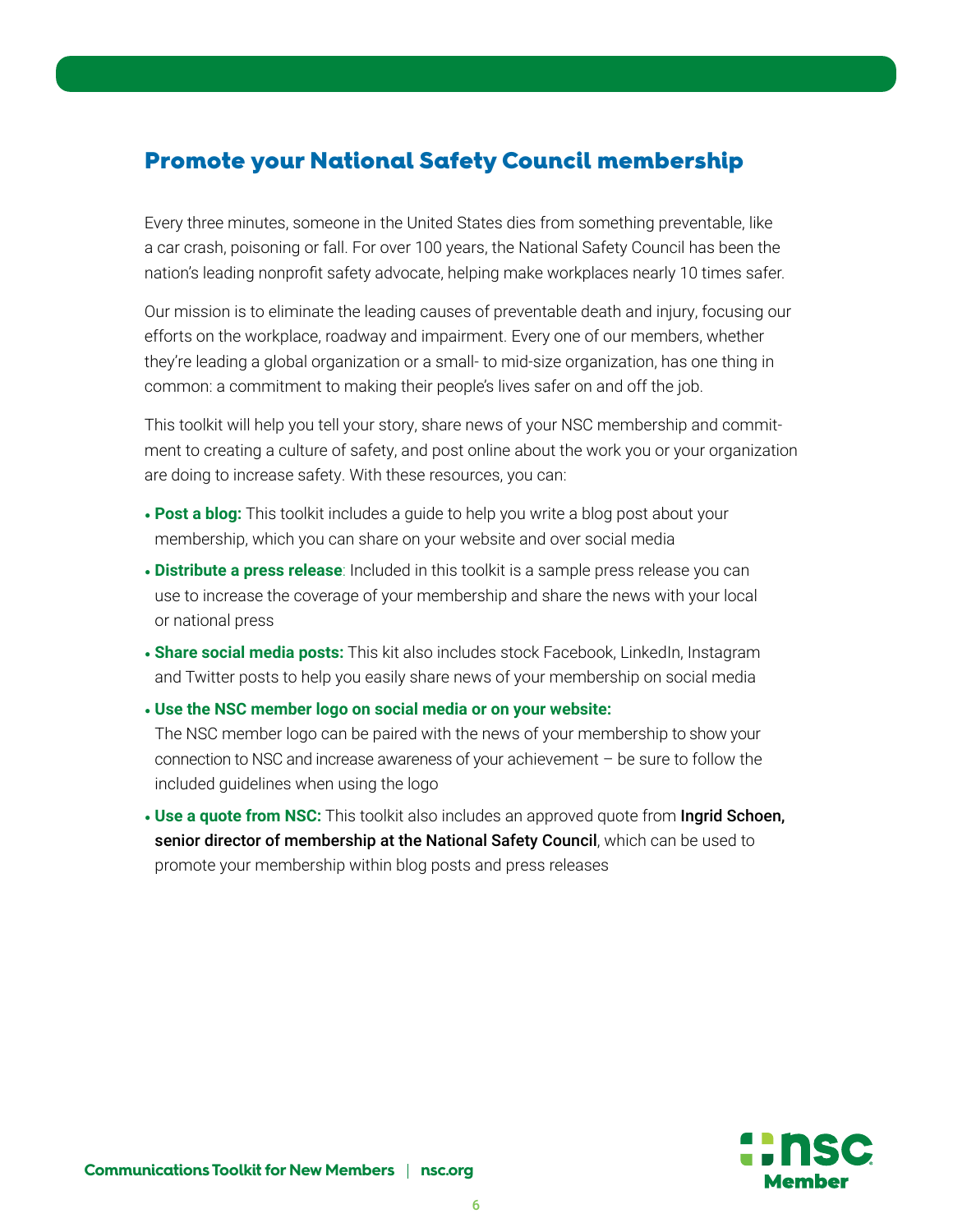# <span id="page-6-0"></span>Write a blog post

A blog post – whether it appears on an industry platform, on your organization's website or on a partner organization's blog  $-$  is an opportunity for you to pull back the curtain and share more about your organization's commitment to safety, your own safety accomplishments and your recent National Safety Council membership.

A blog post offers your organization several advantages. You can:

- Share your organization's success with a fresh audience, doing so in a unique voice
- Have editorial control over the story you are telling
- Share with others the lessons learned during the journey to safety excellence
- Reassert your commitment to the safety of your workforce, customers and community

#### **One possible outline for a blog post:**

- **• Announce your membership**: Open the post by sharing information about why your organization opted to become a National Safety Council member and the value it brings to your company
- **Explain the safety challenges facing your organization:** Provide an example of an issue that may have brought safety to the top of your organization's list of priorities
- **Describe the solution or approach:** Explain how you went about finding the change or solutions to address this challenge
- **Bring out the advancements made:** Talk about your results reduced injuries, increased productivity, dollars saved – summarize the changes made and the lessons learned
- **Address the future direction:** What do you hope to get from being a member of the National Safety Council and how has membership already helped you?

**Share your blog on social media and tag the National Safety Council so we can help amplify your message. You can find social media details on [page 11.](#page-10-0)**

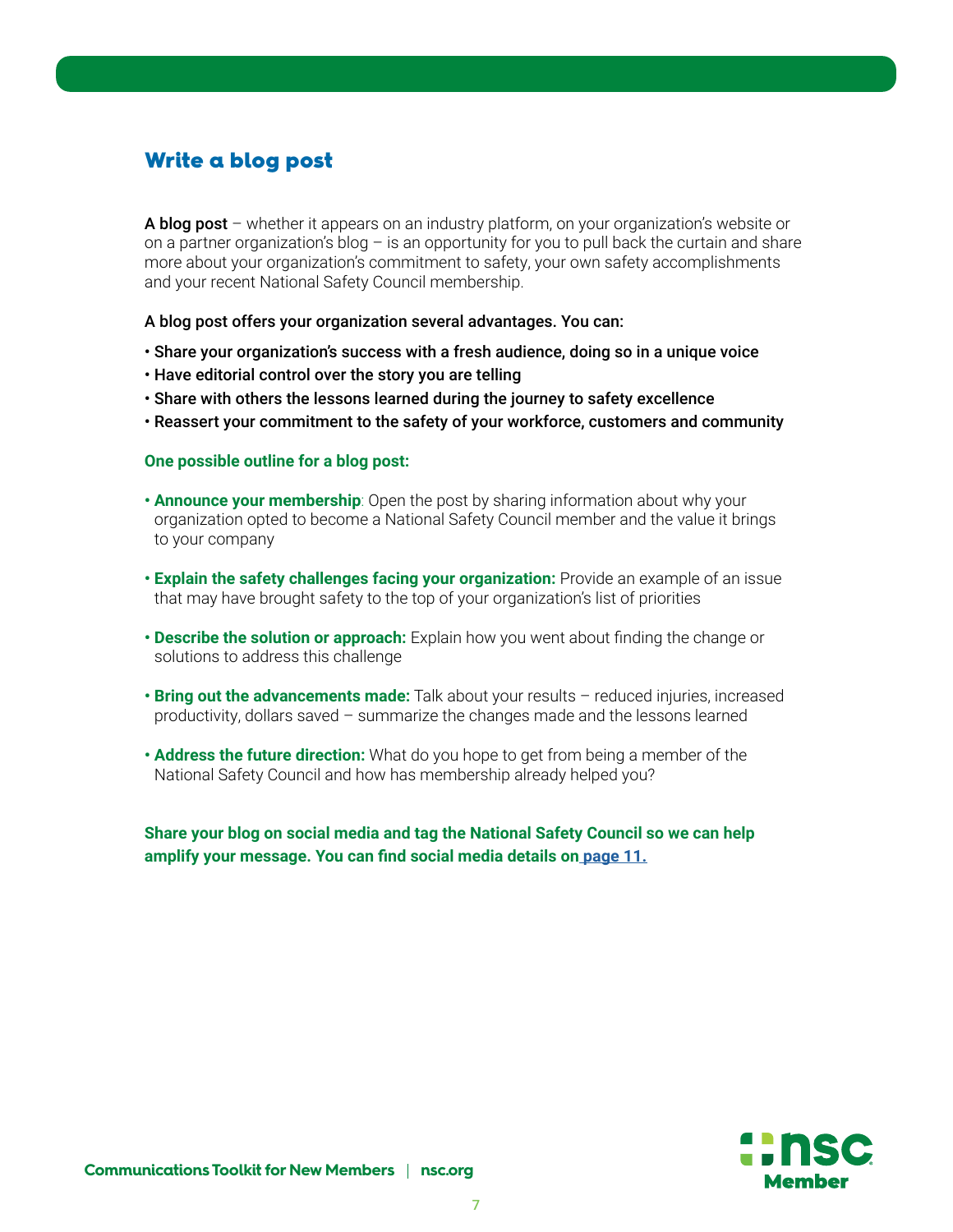### <span id="page-7-0"></span>Distribute a press release

Distributing a press release detailing the news of your membership can help spread awareness of your commitment to the safety of your workforce and surrounding community. Below is a sample press release which can be filled in with the details of your organization, then shared with your company's public relations team, shared on your company website or distributed to local outlets. Be sure to include information for how readers can get in contact with you or learn more about your work.

**For immediate release Media Contact Name Contact: Insert Month XX, 2020 Insert title:** 

 **Phone Insert**

**Phone**

### **Insert name of organization Shows Commitment to Safety by Becoming a Member of the National Safety Council**

**Itasca, IL** – On insert date, the insert organization name became a member of the National Safety Council, underscoring the company's commitment to the safety of its employees from the workplace to anyplace. The **insert organization name** shares the National Safety [Council](https://www.nsc.org/) mission to eliminate the leading causes of preventable death and injury, focusing on the roadway, emerging issues and the workplace, where fatalities are on the rise.

### Insert brief description of why the organization decided to join NSC Insert quote from organization leader

For more than a century, the National Safety Council has provided member companies with access to best-in-class workplace safety training, products and resources. The NSC Congress & Expo is the world's largest annual gathering of safety professionals, where attendees have access to hundreds of professional development sessions and get an inside look at the latest safety products, trends, innovations and research. Membership benefits also include discounts on safety training, access to the NSC Library and information services, annual subscriptions to *Safety+Health* magazine, exclusive webinars and eligibility for Occupational Excellence achievement awards.

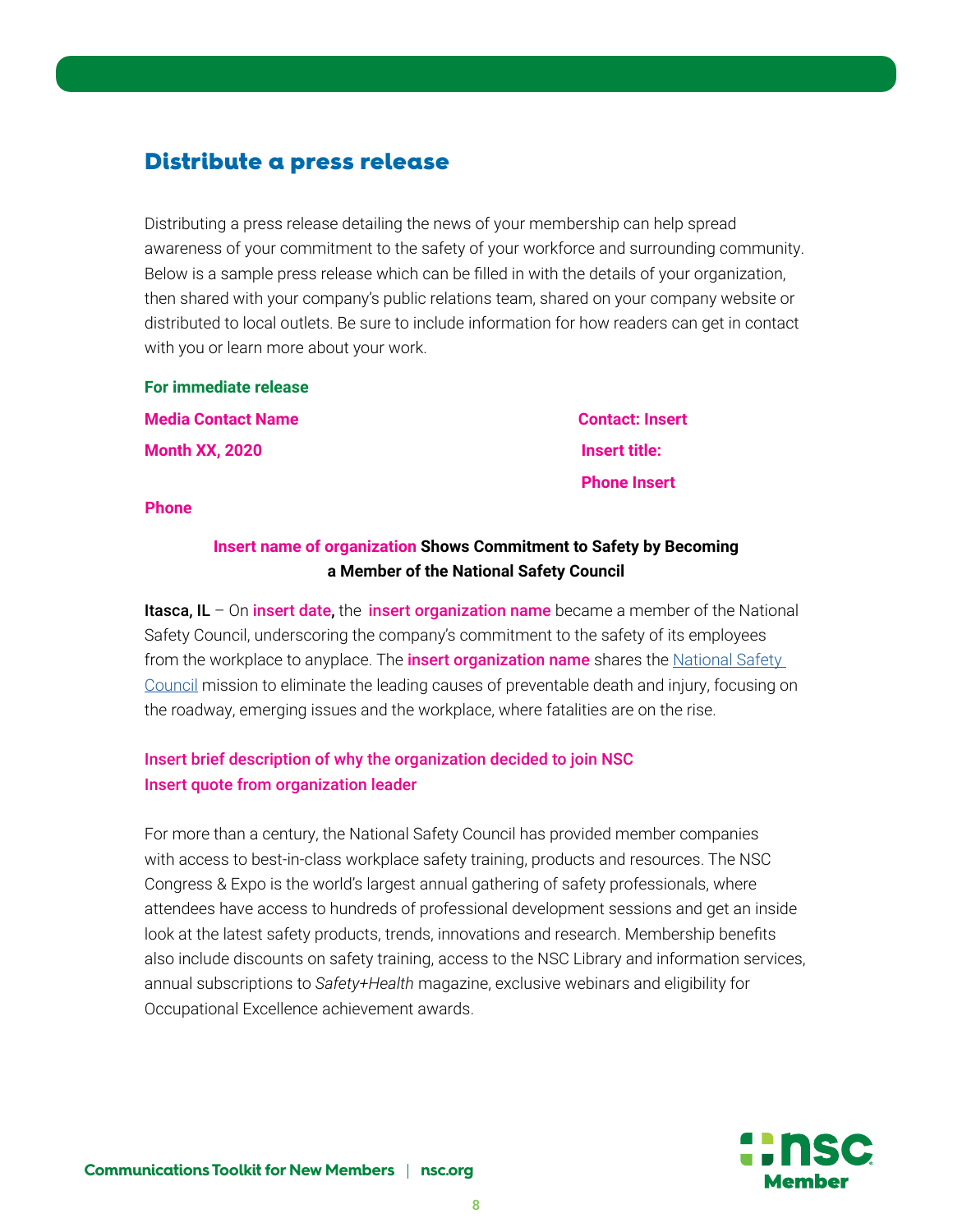Insert quote from Ingrid Schoen (See page 13)

Visit nsc.org/membership for additional information.

#### About the National Safety Council

The National Safety Council is America's leading nonprofit safety advocate – and has been for over 100 years. As a mission-based organization, we work to eliminate the leading causes of preventable death and injury, focusing our efforts on the workplace, roadway and impairment. We create a culture of safety to not only keep people safer at work, but also beyond the workplace so they can live their fullest lives.

Insert organization boilerplate here

### Connect with NSC:

**[Facebook](https://www.facebook.com/NatlSafetyCouncil/) [Twitter](https://twitter.com/nscsafety/) [LinkedIn](https://www.linkedin.com/checkpoint/challengesV2/AQHSeVpisgP49gAAAXOByFPYWN8Thnr58sd1HV3inuyBBQkU-yBXdts8HKsFSleSVZSYrYwKQLW4SnVqMcbVnpWaqGDGRnT_7w) [Instagram](https://www.instagram.com/nationalsafetycouncil/) [YouTube](https://www.youtube.com/user/NatlSafetyCouncil)**

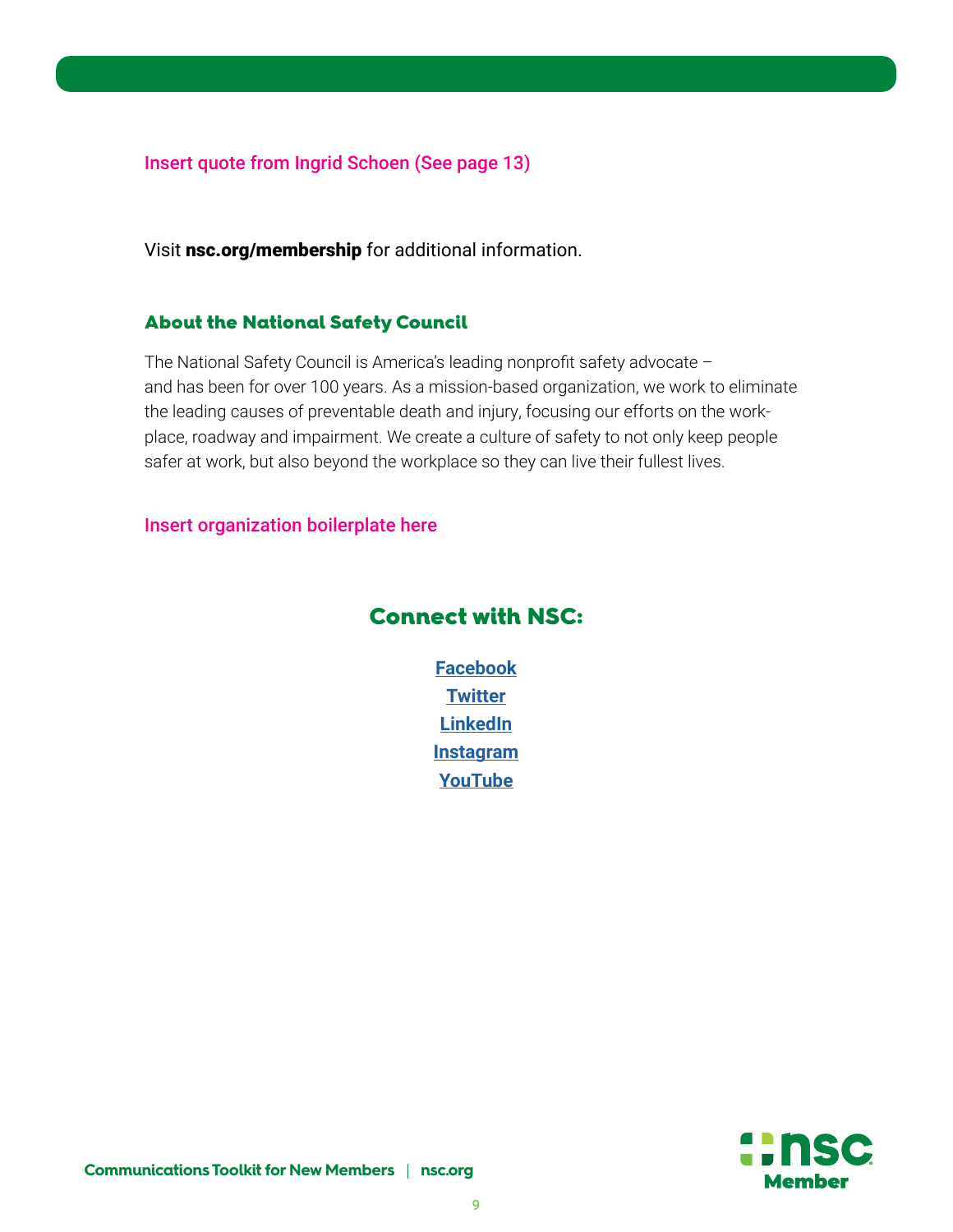# <span id="page-9-0"></span>Share on social media

#### Instructions:

- **1)** You may use these post suggestions, or simply use them as inspiration to create your own posts
- **2)** Include the #KeepEachOtherSafe hashtag so we're all part of the same social conversation
- **3) IMPORTANT:** Be sure to type out and select '@National Safety Council' in Facebook and LinkedIn posts for proper tagging. You can also connect with the National Safety Council through our social media pages:
	- [a. Facebook](https://www.facebook.com/NatlSafetyCouncil/)
	- [b. Twitter](https://twitter.com/nscsafety/)
	- [c. LinkedIn](https://www.linkedin.com/authwall?trk=bf&trkInfo=AQHOvdyPfvCT-gAAAXN0V9jIRQqvms20eATEPHA0wznHl3qbylr_WSKVdFrcRGGegL3FtcilUNeniVOEHxN1WhAqn3Yee2CPtx9vbyDtVp4OuFM6Wddpm0q_J9pwISyuYxl4KoI=&originalReferer=&sessionRedirect=https%3A%2F%2Fwww.linkedin.com%2Fcompany%2Fnational-safety-council)
	- [d. Instagram](https://www.instagram.com/nationalsafetycouncil/)

#### **Questions? Contact Al Lagattolla at** [Al.Lagattolla@nsc.org](mailto:Al.Lagattolla%40nsc.org?subject=)

#### **Facebook**

**We are proud to announce we have recently become @National Safety Council members. Every employee deserves a safe workplace. We look forward to creating a culture of safety at work and beyond with NSC. [nsc.org](https://www.nsc.org/)**

#### **Twitter**

**We are proud to announce we have become @NSCsafety members. Every employee deserves a safe workplace. We look forward to creating a culture of safety at work and beyond with NSC.**

### **LinkedIn**

**We are proud to announce we have recently become @National Safety Council members. Every employee deserves a safe workplace. We look forward to creating a culture of safety at work and beyond with NSC. [nsc.org](https://www.nsc.org/)**

#### **Instagram**

**We are proud to announce we have become @Nationalsafetycouncil members. Every employee deserves a safe workplace. We look forward to creating a culture of safety at work and beyond with NSC.**

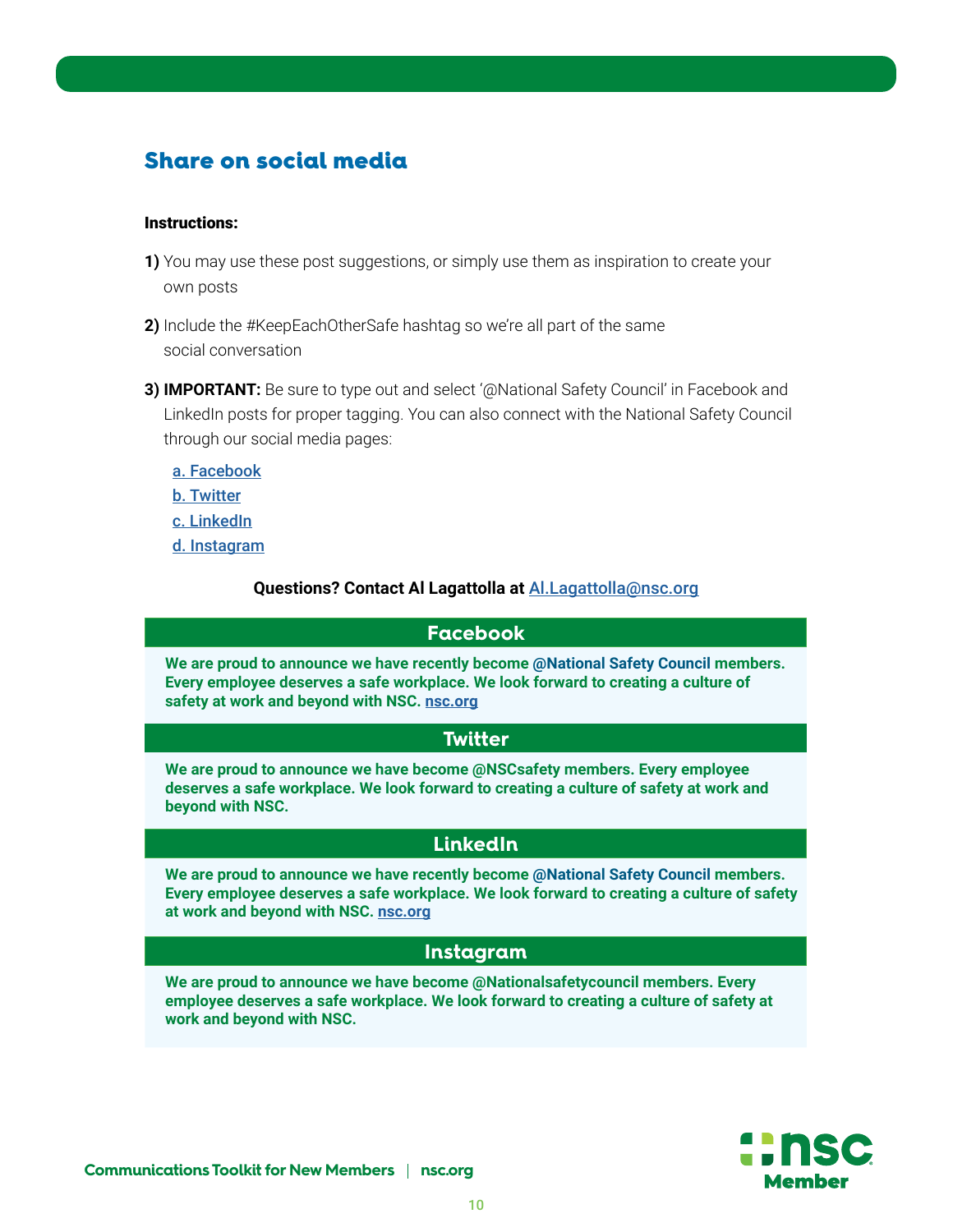# <span id="page-10-0"></span>NSC member logo usage policy

Thank you for using the "Member" version of the National Safety Council logo ("Member Logo") to display your NSC membership. We encourage you to place it on your website, stationary, annual report and any other public facing space where you wish to show your commitment to safety.

It is important NSC members adhere to the specific guidelines for use of the NSC logo. These guidelines must be followed to protect and preserve our trademark.

For your use is a downloadable .jpg or high resolution .eps version of the Member Logo (color and black & white), available at **[nsc.org/membership](https://www.nsc.org/membership/member-resources/member-logo)** 

If you have any questions about logo usage or these guidelines, please contact [logo@nsc.org.](mailto:logo%40nsc.org.%20?subject=)

- 1. The National Safety Council is a nonprofit corporation chartered by Congress of the United States, Public Law 259, 83rd Congress, First Session, 36 U.S. Code 461, 67 Stat. 569.
- 2. NSC has adopted as its official trademark, and has registered the marks NATIONAL SAFETY COUNCIL and GREEN CROSS FOR SAFETY, the NATIONAL SAFETY COUNCIL GREEN CROSS Symbol Logo and other symbols included in its official trademark.
- 3. The basic NSC policy, originally adopted by the Board of Directors in 1957, states that its trademarks, emblems, seals and badges may NOT be used, under any circumstances, without its approval and authorization.
- 4. The Member Logo may be used ONLY by current NSC members.
- 5. The Member Logo should never be altered or displayed in any way other than as permitted by this Agreement. The Member Logo may not be combined with any marks and/or logos of the member or any other party, or with any other artwork, design elements or text.

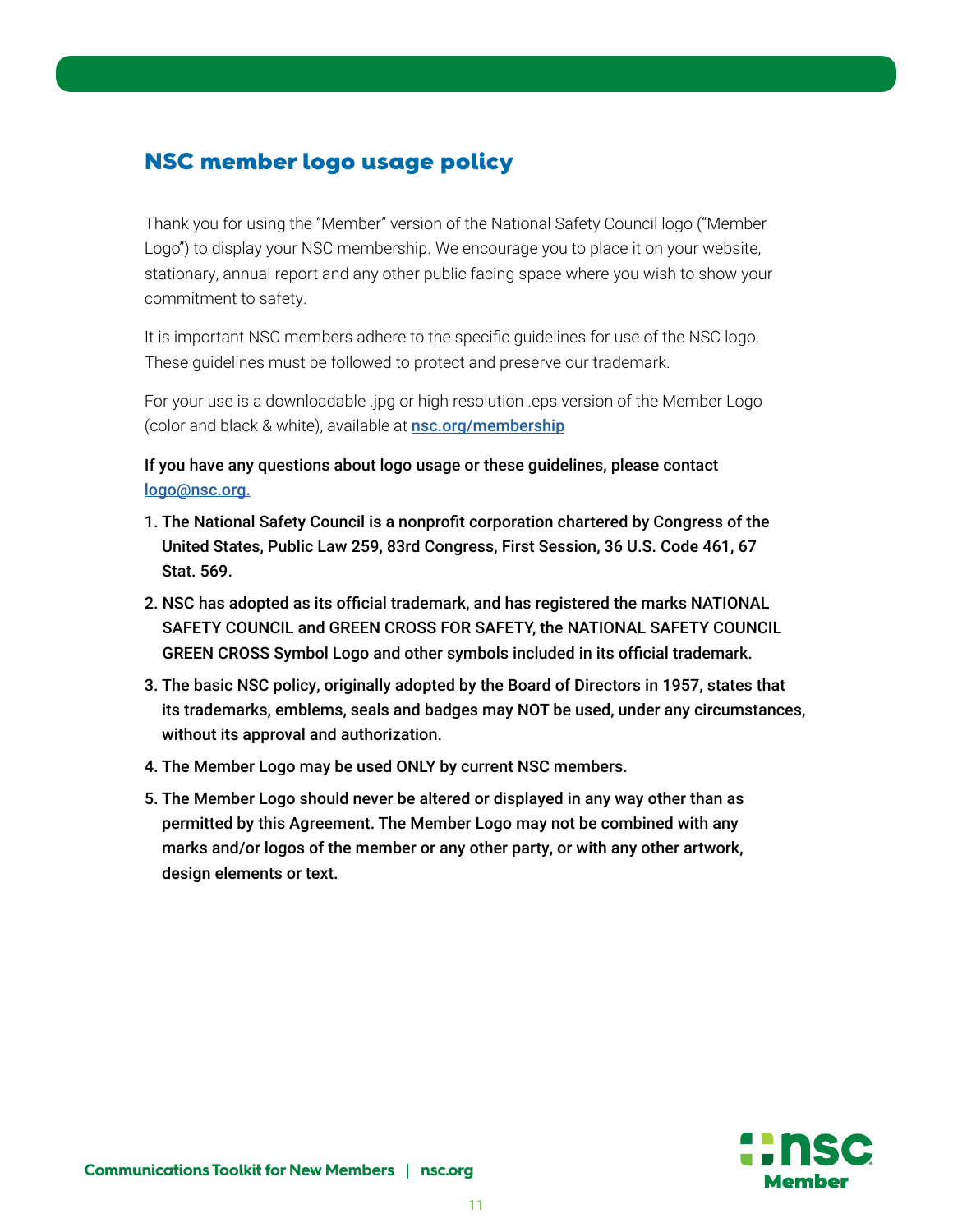- 6. The Member Logo may NOT be used in such a manner, directly or indirectly, leading the public to believe:
	- a. that the NSC is the origin or source, or approves the origin or source, of the goods, products or services manufactured, distributed or provided by the member or others;
	- b. that the NSC endorses, authorizes or approves the nature, quality or use of, or claims made for, the goods, products or services manufactured, distributed or provided by the member or others, or any textual matter or other content or materials with which the trademark is associated by the member or others, unless specific prior written authorization for such purpose has been obtained from the NSC.
- 7. You acknowledge that NSC is the sole and exclusive owner of all right, title and interest in and to the Member Logo. You agree that you will do nothing inconsistent with NSC ownership of, or rights in, the Member Logo, and that all use of the Member Logo by you, including all goodwill related thereto, shall inure to the benefit of, and be on behalf of, NSC.
- 8. The use of the trademark shall be subject at all times to revocation and withdrawal by the NSC when, in its sole and exclusive determination and judgment, the continued use would not be in the best interests of the NSC or the user has violated or is in breach of the terms of this Agreement.

By accepting this license agreement, you understand and agree to the terms outlined above. You also understand that if you are no longer a member of the National Safety Council, you must cease use of the Member logo.